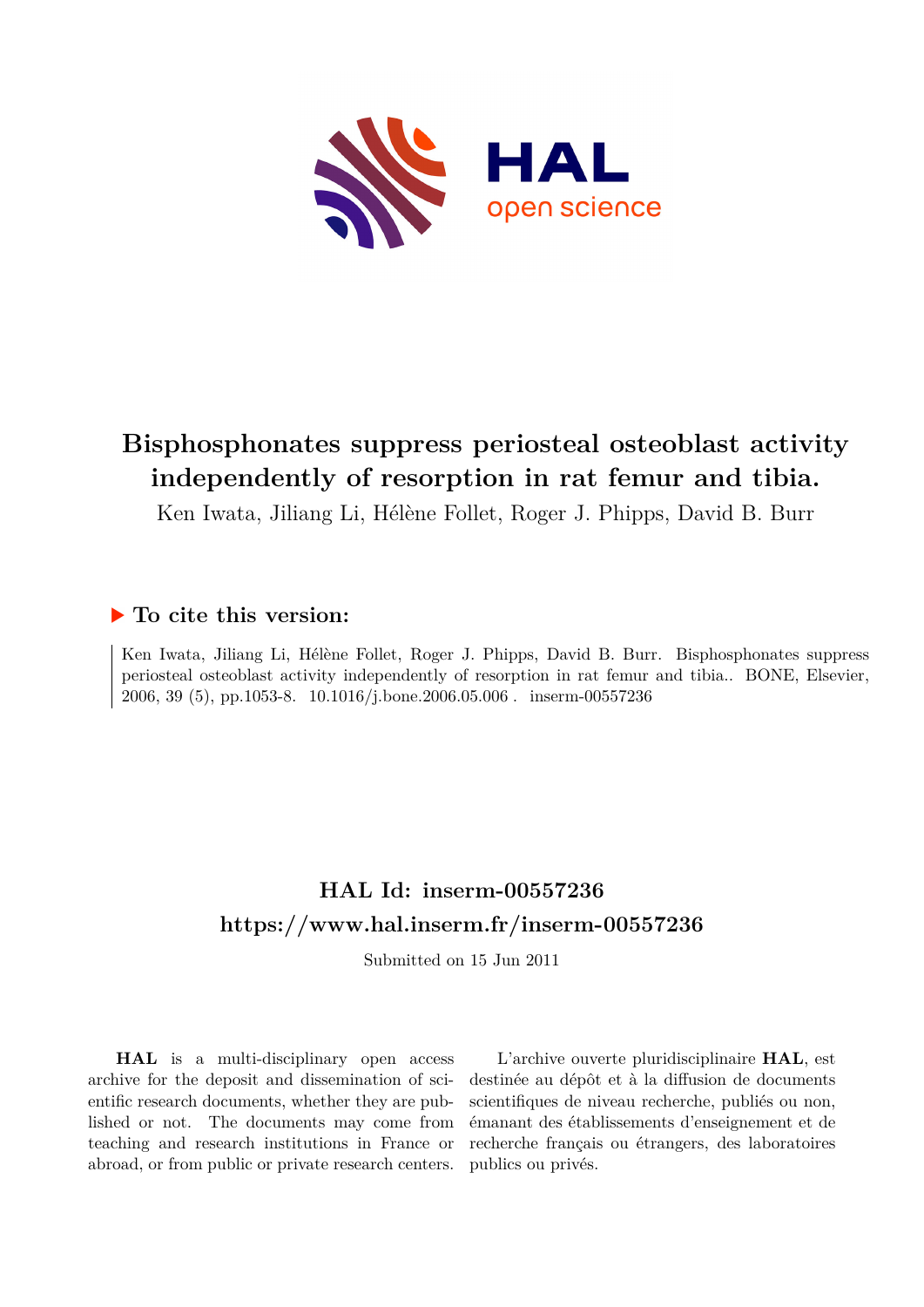

Bone xx (2006) xxx–xxx

www.elsevier.com/locate/bone

### Bisphosphonates suppress periosteal osteoblast activity independently of resorption in rat femur and tibia

Ken Iwata, Jiliang Li, Helene Follet, Roger J. Phipps, David B. Burr<sup>\*</sup>

Indiana Uníversity School of Medicine, IN 46202, USA

Received 15 September 2005; revised 14 April 2006; accepted 3 May 2006

#### Abstract

Recent studies demonstrate that bisphosphonates suppress bone resorption by leading to apoptosis of the osteoclast and inhibiting the differentiation to mature osteoclasts. The influence of bisphosphonates on bone formation is unknown, although it has been hypothesized that bisphosphonates inhibit osteoblast apoptosis and stimulate osteoblast proliferation and differentiation in vitro, leading to increased bone formation. The purpose of this study was to investigate the effect of bisphosphonates on bone formation. We administered risedronate at 0.05, 0.5 or 5.0 μg/kg/day or alendronate at 0.1, 1.0 or 10 μg/kg/day subcutaneously for 17 days to 6-month-old female Sprague–Dawley rats. Control rats were given a daily subcutaneous injection of saline. Following sacrifice, the femoral and tibial mid-diaphyses were harvested and mineralizing surface (MS/BS), mineral apposition rate (MAR) and bone formation rate (BFR/BS) were measured on periosteal and endocortical surfaces. In the femur, periosteal MAR was significantly lower in all treatment groups (22–29% for risedronate, 26–36% for alendronate) than in control. In the tibia, periosteal MAR and BFR of all treatment groups were significantly lower (41–50% for risedronate, 43–52% for alendronate) than in the control group. Because the periosteal surfaces of these bones are only undergoing bone formation in modeling mode, our results show that bisphosphonates suppress bone formation independently of bone resorption. Because this effect is seen on periosteal MAR rather than on periosteal MS/BS, we hypothesize that bisphosphonates affect the activity of individual osteoblasts at the cell level. This may help to explain the reason that the anabolic effects of teriparatide are blunted when administered concurrently with or following a course of bisphosphonates in humans.

© 2006 Elsevier Inc. All rights reserved.

Keywords: Rodent; Modeling and remodeling; Osteoblast; Bone histomorphometry

#### Introduction

The nitrogen-containing bisphosphonates, alendronate and risedronate, suppress bone turnover, increase bone mass (primarily through increases in mineralization) and reduce fracture risk in osteoporotic women [5,6,8,17,31,39]. They act by promoting osteoclast apoptosis and inhibiting differentiation to mature osteoclasts [16,25,30,32,40,41] or by reducing osteoclast activity [2,10,11,15,31,38,40,44], either through an inhibition of farnesyl diphosphonate synthase (FPP) in the mevalonate pathway, or by otherwise inhibiting prenylation of small GTPases. The influence of bisphosphonates on bone formation is unknown, although it has been hypothesized, based primarily on studies in culture, that bisphosphonates inhibit osteoblast apoptosis [1,35,38] and may

⁎ Corresponding author. E-mail address: [dburr@iupui.edu](mailto:dburr@iupui.�edu) (D.B. Burr). stimulate osteoblast proliferation and differentiation [18,19,23, 26,41,42], leading to increased bone formation.

Studies in animal models have produced equivocal results. In ovariectomized rats, risedronate had no effect on tibial periosteal surface apposition, and suppressed bone formation on the tibial endosteal surface [2,43]. In intact growing rats, on the other hand, alendronate significantly suppressed mineral apposition rate and bone formation rate on the periosteal surface of the tibia [3]. Furthermore in OPG knock-out mice, risedronate markedly suppressed both periosteal and endocortical mineral apposition rate [33]. These data suggest that bisphosphonates may suppress bone formation independently of bone resorption.

Specific effects of bisphosphonates on osteoblast activity and bone formation are difficult to test on remodeling surfaces where resorption and formation are coupled because suppression of bone turnover naturally reduces both bone resorption and bone formation. However, the periosteal

<sup>8756-3282/\$ -</sup> see front matter © 2006 Elsevier Inc. All rights reserved. doi:[10.1016/j.bone.2006.05.006](http://dx.doi.org/10.1016/j.bone.2006.05.006)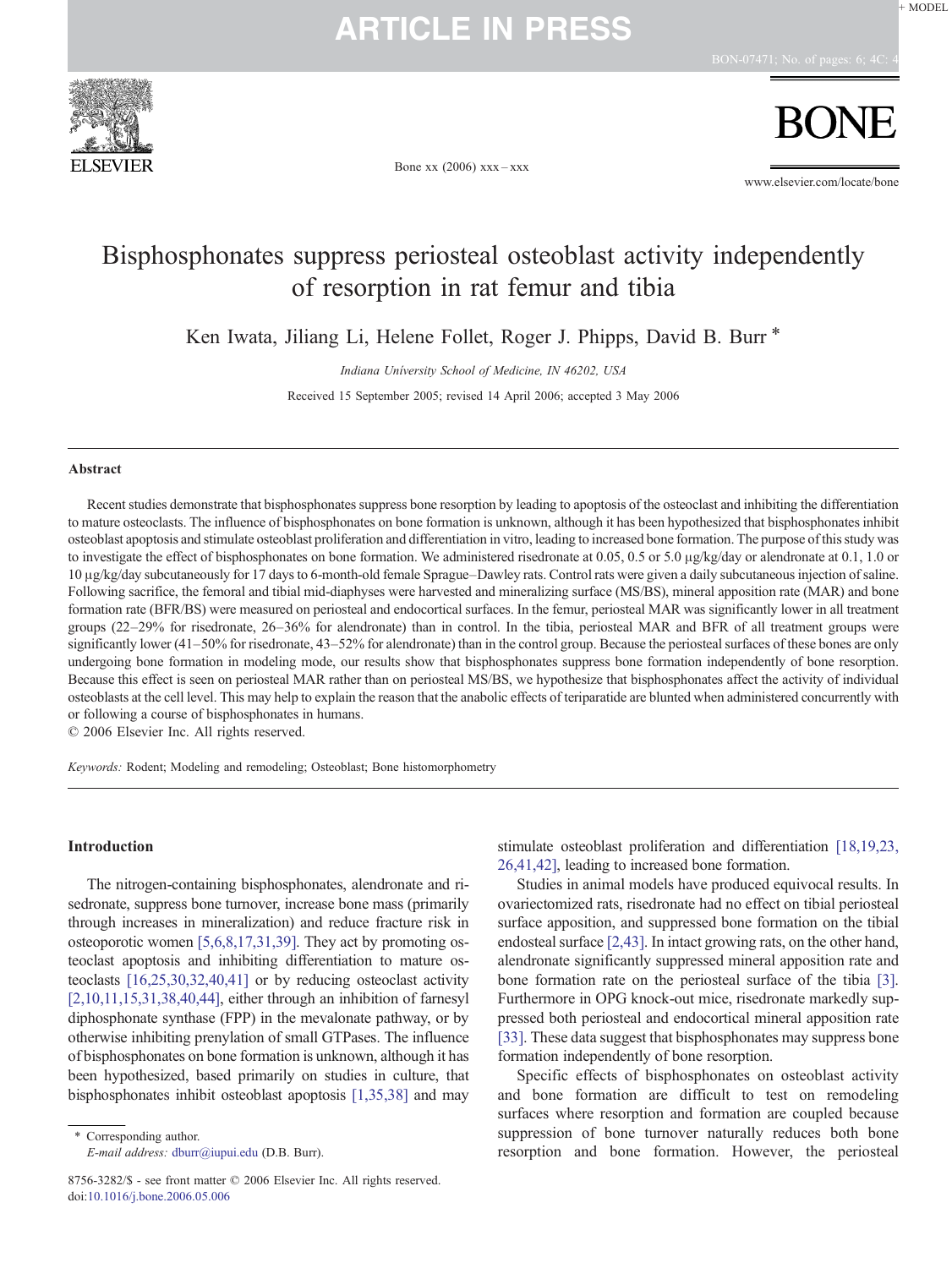surface of bone in mature rats does not undergo appreciable resorption but rather is known to undergo direct bone apposition in modeling mode. Based on data from the literature that suggested that bisphosphonates inhibit osteoblast apoptosis, we hypothesized that bisphosphonates would enhance periosteal bone formation. We tested this hypothesis by evaluating the effects of risedronate and alendronate on bone formation on periosteal surfaces known to be undergoing modeling formation in adult rats.

#### Materials and methods

Six-month-old female Sprague–Dawley rats ( $n = 62$ ) (Harlan, Indianapolis, IN, USA) were housed two per cage at Indiana University's Laboratory Animal Resource Center. Animal rooms were environmentally controlled at a temperature of 67–77°F and a relative humidity of 30–70%. A light cycle of 12 h light and 12 h dark maintained. Water and standard rat feed were provided ad libitum during the acclimation and experimental periods. All procedures were approved by Indiana University's Institutional Animal Care and Use Committee.

Rats were divided by weight into 7 groups. Control rats (CNT;  $n = 9$ ) were given a daily subcutaneous (sc) injection of saline vehicle. Six groups of rats were injected subcutaneously daily for 17 days with risedronate (RIS) in a saline carrier at a dose of 0.05 μg/kg per day (RIS-low;  $n = 9$ ), 0.5 μg/kg per day (RISmid;  $n = 9$ ) or 5 μg/kg per day (RIS-high;  $n = 9$ ); or alendronate (ALN) at a dose of 0.1 μg/kg per day (ALN-low;  $n = 9$ ), 1.0 μg/kg per day (ALN-mid;  $n = 8$ ) or 10 μg/kg per day (ALN-high;  $n = 9$ ). The middle doses are equivalent to the therapeutic dose used clinically. Drug dosages were designed for dose equivalence based on the relative potency of risedronate and alendronate.

All rats were given an intraperitoneal (ip) injection of calcein (10 mg/kg body mass; Sigma Chemical Co., St. Louis, MO, USA) on days 8 and 3 prior to

killing. The right femurs and tibias were removed and cleaned of soft tissue. The diaphyses were dehydrated in graded alcohols, cleared in xylene and embedded in methylmethacrylate. Using a diamond-embedded wire saw (Histo-saw; Delaware Diamond Knives, Wilmington, DE, USA), transverse thick sections (70 μm) were removed from the middle of the diaphyses and mounted unstained on standard microscope slides. Histomorphometric parameters were measured at 100× magnification from two slides per limb on a Nikon Optiphot fluorescence microscope (Nikon, Inc., Garden City, NY, USA) using the Bioquant digitizing system (R&M Biometrics, Nashville, TN, USA). Total bone perimeter (B.Pm), single-label perimeter (sL.Pm) and double-label perimeter (dL.Pm) were measured on periosteal and endocortical surfaces at 100× magnification. Double-label area (dL.Ar) was collected at 200× magnification. Primary data were averaged for calculation of the derived parameters: mineralizing surface (MS/bone surface  $[BS] = [1/2 sL.Pm + dL.Pm]/B.Pm$ ; %); mineral apposition rate (MAR =  $dL$ .Ar/dL.Pm per 5 days;  $\mu$ m/day); and bone formation rate (BFR/  $BS = MAR \times MS/BS \times 3.65$ ;  $\mu$ m<sup>3</sup>/ $\mu$ m<sup>2</sup>/year). Terminology is in accordance with the American Society for Bone and Mineral Research (ASBMR) committee on histomorphometric nomenclature [34]. Statistical tests were performed using SAS software (SAS Institute, Inc.). Differences among treatment groups were evaluated using a one-way analysis of variance (ANOVA). When a significant overall F value ( $P < 0.05$ ) was present, differences between individual group means were tested using Fisher's protected least-significant difference (PLSD) post hoc test. For all tests,  $P \le 0.05$  was considered statistically significant. Data are presented as mean  $\pm$  standard deviation.

#### **Results**

There was a significant reduction in mineral apposition rate on the periosteal surfaces of both the femur and tibia at all doses of both bisphosphonates. On the femoral periosteal surface, this reduction ranged from 21% to 29% for risedronate and between



Fig. 1. Effects of bisphosphonate treatment on femur diaphyseal bone surface. (A) Periosteal surface, (B) endosteal surface. \*P < 0.05 vs. CNT, \*\*P < 0.01 vs. CNT, \*\*\* $P < 0.05$  vs. RIS-low.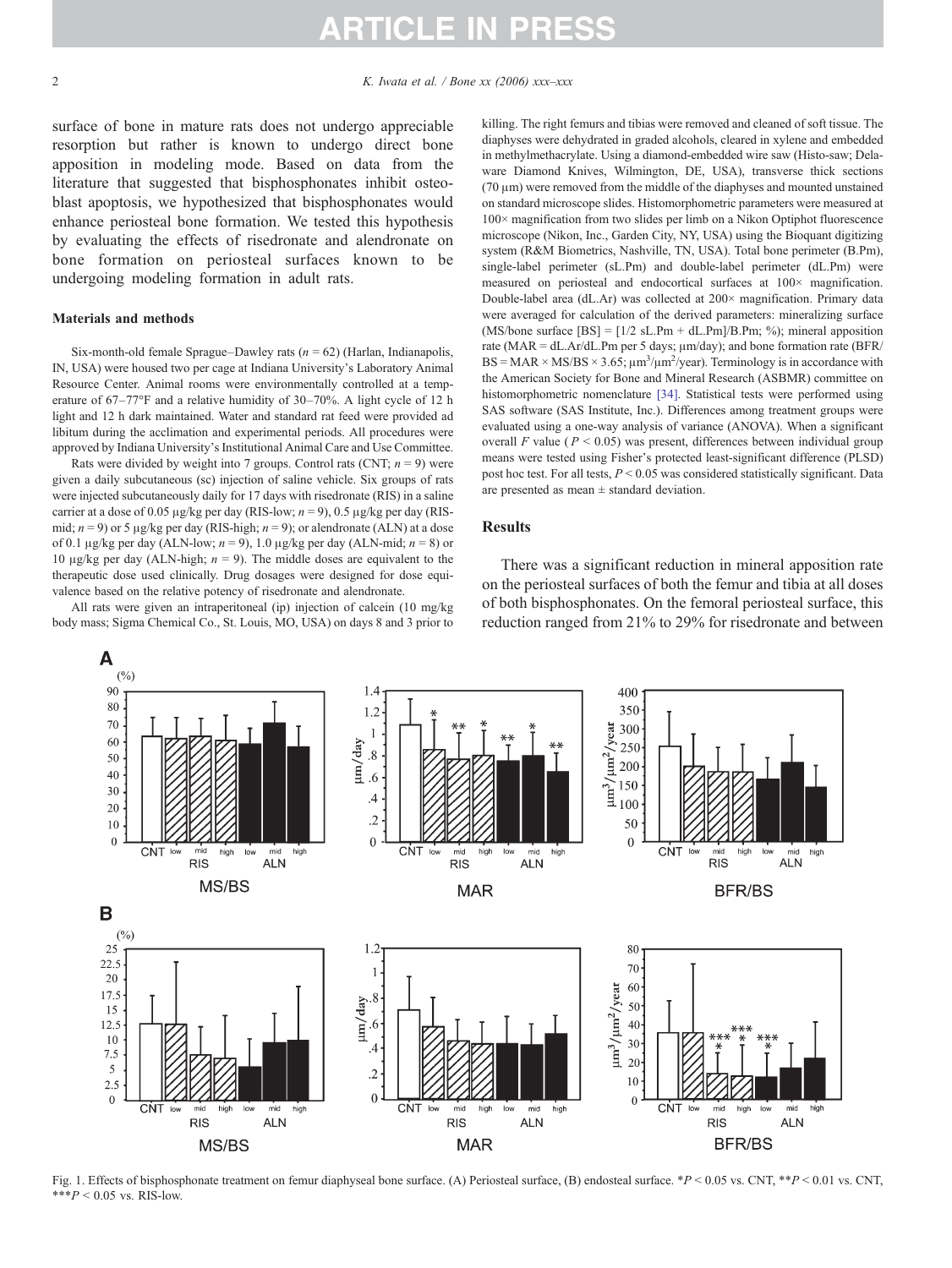26 and 36% for alendronate (Figs. 1 and 3A). On the tibial periosteal surface, the reduction was slightly greater than in the femur, ranging from 41% to 50% for risedronate and 43% to 52% for alendronate (Figs. 2 and 3B). For the tibial periosteal surface, but not for the femoral periosteal surface, this translated into a significant depression of bone formation rate. There were no significant differences between bisphosphonate-treated groups.

On endocortical surfaces, significant suppression compared to control animals was found only in bone formation rate in the femur (Fig. 1). This suppression ranged between 61% and 67%. No significant differences among groups were found for femoral MS/BS or MAR on the endocortical surface, nor were any significant differences found on the endocortical surface of the tibia (Fig. 2). Again, no significant differences were found between risedronate and alendronate-treated groups.

#### Discussion

Our data show that the bisphosphonates at clinical dose levels as well as lower levels significantly suppress bone formation independent of that found from coupled bone remodeling. This suppression was primarily found for mineral apposition rate, which is generally considered as an indicator of individual celllevel activity. No significant suppression was found for mineralizing surface, suggesting that bisphosphonates may not have a suppressive effect on osteoblast proliferation or differentiation but rather only on the individual activity of osteoblasts.

It is not certain whether the bisphosphonates suppress osteoblast activity through direct action on the osteoblast itself, or only indirectly through osteoclast regulation of osteoblast activity. Several studies show in vitro a direct effect of bisphosphonates on osteoblast proliferation and differentiation, independent of any effects that may occur through suppression of bone resorption. However, these studies differ on exactly how bisphosphonates may affect these cell-level processes, showing either an inhibitory effect on both proliferation and differentiation [27], a stimulatory effect [18,19,23,26,42], a stimulatory effect on differentiation, but a suppressive effect on proliferation [37], or no effect on either [20]. It is well known that osteoclasts ingest large amounts of bisphosphonates released from resorbed bone matrix, and that this prevents protein prenylation necessary for their proper function [10,11]. Direct effects of bisphosphonates on non-resorbing cells, including osteoblasts in culture, have been reported [12], although this apparently conflicts with data from the same group that suggests that risedronate, at least, is not internalized by osteoblasts [13]. Even if osteoblasts do internalize bisphosphonate, they do not internalize much [12] and because bisphosphonates cannot be metabolized by the osteoblast their intracellular concentration could increase over time. It is still possible that even a small amount of drug could interfere with cell function. Indeed, Gasser et al. [21] observed that bisphosphonates are able to prevent protein prenylation in osteoblasts.

Osteoprotegerin (OPG) production in osteoblasts, which is stimulated by bisphosphonates [41], also has a function in auto-



Fig. 2. Effects of bisphosphonates treatment on tibia diaphyseal bone surface. (A) Periosteal surface, (B) endosteal surface. \*P < 0.01 vs. CNT.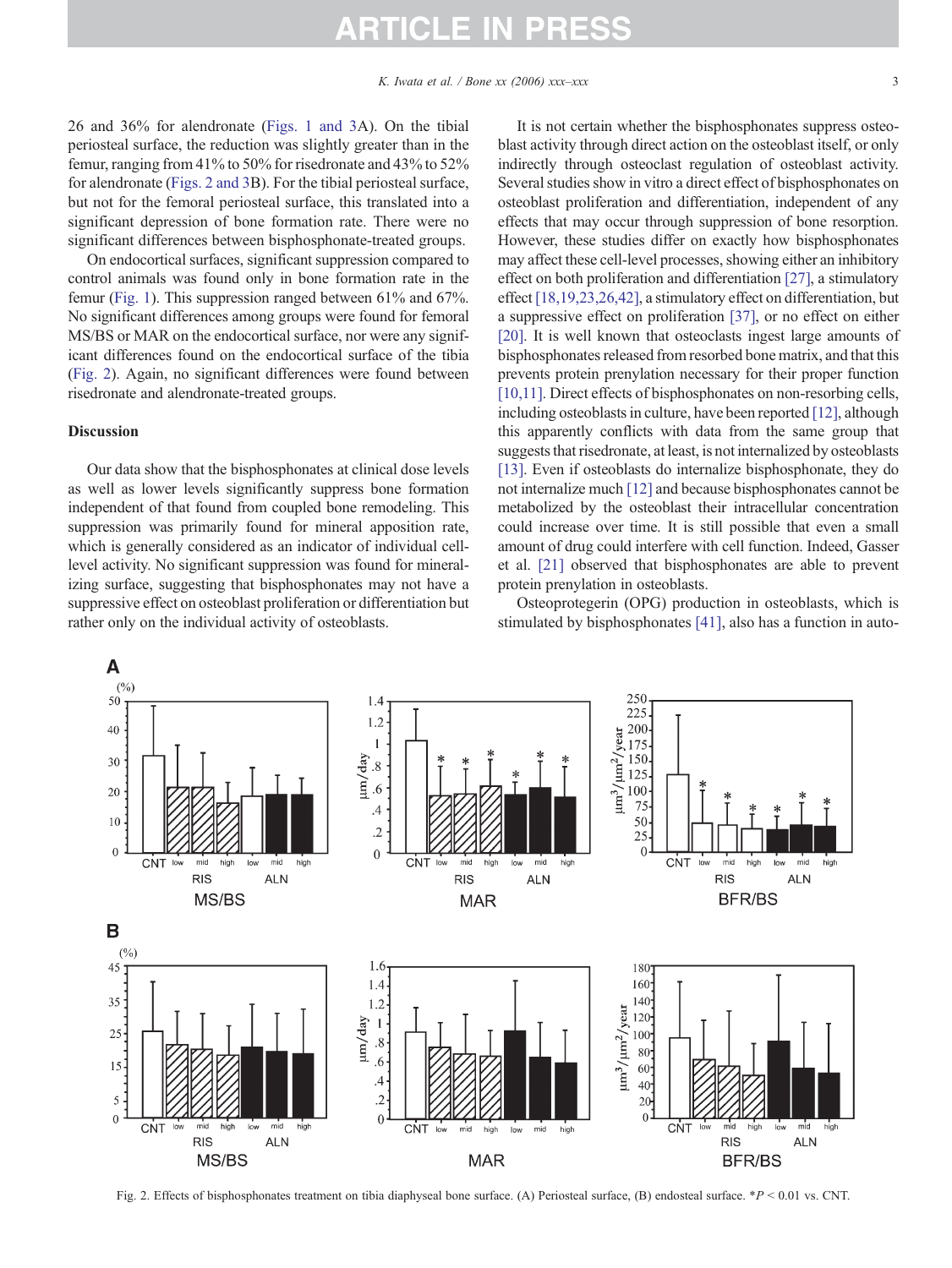4 K. Iwata et al.  $\angle$  Bone xx (2006) xxx–xxx



Fig. 3. Periosteal surface from cross section of diaphysis. (A) Femur, original magnification: ×100. (B) Tibia, original magnification: ×200.

regulation of osteoblastic bone formation. Nakamura et al. [33] showed that mineral apposition rate was significantly increased in OPG knock-out mice, but that this elevation of MAR was decreased in OPG−/− when risedronate was administered at 0.01 mg/kg/day for 30 days. This suppression of osteoblast function occurred without any change in the RANKL–RANK interaction. They also observed that risedronate treatment altered osteoblast shape from more cuboidal, typical of an active osteoblast, to flatter, more typical of a lining cell or a quiescent osteoblast. They suggest that osteoclasts regulate osteoblast function directly. This regulation could occur even at a remote site not undergoing coupled remodeling.

These results may in part explain why the anabolic effects of teriparatide are blunted by concurrent [4,15] or prior [14]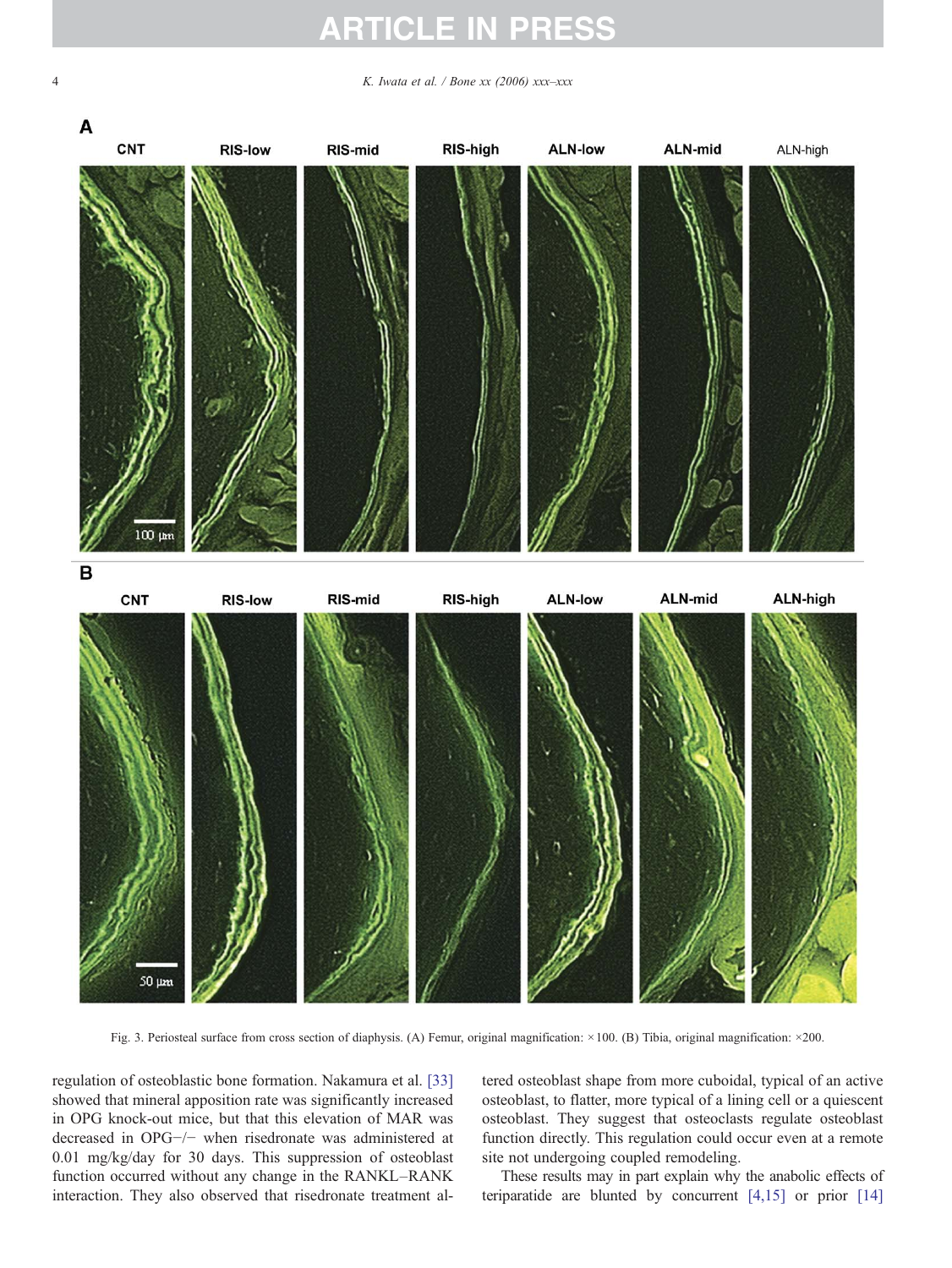administration of bisphosphonates in humans. One explanation for the attenuation of teriparatide effects by bisphosphonates is that as bone formation is reduced as a consequence of lower activation frequency, there are fewer mature osteoblasts available for teriparatide to stimulate [28]. We offer the alternative explanation that bisphosphonates impair the activity of individual cells and make them less receptive to stimulation by teriparatide. We found no evidence of a suppressive effect of alendronate on bone's mineralizing surface (MS/BS), which would be indicative of fewer available fully differentiated osteoblasts, but only an effect to suppress mineral apposition rate. This is consistent with the observation of Gasser et al. [22] who showed reduced MAR in rats pre-treated with alendronate and then subsequently treated with PTH. Gasser et al. suggested that this blunting effect could occur through a direct effect on the lining cells, which do not convert to active osteoblasts because of the inhibitory effect of bisphosphonates on cytoskeletal function. This explanation coincides nicely with the observation of Nakamura et al. [33] that risedronate caused de-differentiation of active osteoblasts to flatter cells more typical of lining cells. Gasser et al, however, also showed that a two-month alendronate withdrawal period to allow washout of the drug prior to the initiation of PTH treatment did not restore the normal anabolic response to PTH. This suggests that there is also a recurring suppression of bone formation caused by continuing interaction of matrix embedded drug on the lining cells or active osteoblasts. This matrix interaction effect could still occur through direct influence on the osteoblast, independent of the effect on the portion of bone formation that occurs as the result of coupled remodeling.

It is known that there is an "anabolic window" following the initiation of teriparatide therapy. This is caused by an uncoupling of resorption and formation that allows formation to occur through direct apposition of bone to trabecular and periosteal surfaces [24,29] 3–4 months before the rise in coupled remodeling [7]. This may be one reason that teriparatide treatment following pretreatment with alendronate has its greatest attenuating effects within the first 6 months of teriparatide treatment [14].

This effect on bone formation also may help to explain the failure to find consistent increases in bone volume following treatment with bisphosphonates [9,36]. Indeed, Boivin et al. [5] have proposed that the prolonged period of secondary mineralization and increased mean tissue age caused by the bisphosphonates can account for almost all of the increased BMD observed over the first 3 years of treatment. One might expect that suppression of bone resorption by alendronate would nevertheless allow the refilling of the remodeling space by osteoblastic bone formation, resulting in a 3–5% increase in bone volume. However, this has been difficult to detect from human biopsy studies [9,36]. An independent suppressive effect on osteoblasts at the BMU level could account for the absence of these changes in bone volume.

In this study, we showed that bisphosphonates suppress bone formation on periosteal surfaces that are modeling in formation mode. This may indicate a direct effect on osteoblast activity and suppression of bone formation independently of bone resorption, but an indirect effect dependent on suppression of resorption at remote sites and perhaps mediated through OPG cannot be excluded. Regardless of which of these mechanisms is correct, the simple observation that bisphosphonates can have a suppressive effect on bone formation provides an explanation for the observation that the anabolic effects of teriparatide are blunted when administered in conjunction with bisphosphonate treatment in human patients.

#### Acknowledgments

The authors would like to acknowledge Dr. Keith W. Condon for histological preparation. Support for this work was provided by The Alliance for Better Bone Health.

#### References

- [1] Abe Y, Kawakami A, Nakashima T, Ejima E, Fujiyama K, Kiriyama T, et al. Etidronate inhibits human osteoblast apoptosis by inhibition of proapoptotic factor(s) produced by activated T cells. J Lab Clin Med 2000;136: 344–54.
- [2] Baumann BD, Wronski TJ. Response of cortical bone to antiresorptive agents and parathyroid hormone in aged ovariectomized rats. Bone 1995;16: 247–53.
- [3] Bikle DD, Morey-Holton ER, Doty SB, Currier PA, Tanner SJ, Halloran BP. Alendronate increases skeletal mass of growing rats during unloading by inhibiting resorption of calcified cartilage. J Bone Miner Res 1994;9:1777–87.
- [4] Black DM, Greenspan SL, Ensrud KE, Palermo L, McGowan JA, Lang TF, et al. The effects of parathyroid hormone and alendronate alone or in combination in postmenopausal osteoporosis. N Engl J Med 2003;349:1207–15.
- [5] Boivin GY, Chavassieux PM, Santora AC, Yates J, Meunier PJ. Alendronate increases bone strength by increasing the mean degree of mineralization of bone tissue in osteoporotic women. Bone 2000;27:687–94.
- [6] Bone HG, Hosking D, Devogelaer JP, Tucci JR, Emkey RD, Tonino RP, et al. Ten years' experience with alendronate for osteoporosis in postmenopausal women. N Engl J Med 2004;350:1189–99.
- [7] Burr DB. Does early PTH treatment compromise bone strength? The balance between remodeling, porosity, bone mineral, and bone size. Curr Osteoporosis Reports 2005;3:19–24.
- [8] Burr DB, Miller L, Grynpas M, Li J, Boyde A, Mashiba T, et al. Tissue mineralization is increased following 1-year treatment with high doses of bisphosphonates in dogs. Bone 2003;33:960–9.
- [9] Chavassieux PM, Arlot ME, Reda C, Wei L, Yates AJ, Meunier PJ. Histomorphometric assessment of the long-term effects of alendronate on bone quality and remodeling in patients with osteoporosis. J Clin Invest 1997;100:1475–80.
- [10] Coxon FP, Helfrich MH, Larijani B, Muzylak M, Dunford JE, Marshall D, et al. Identification of a novel phosphonocarboxylate inhibitor of rab geranylgeranyl transferase that specifically prevents Rab prenylation in osteoclasts and macrophages. J Biol Chem 2001;276:48213–22.
- [11] Coxon FP, Ebentino FH, Mules EH, Seabra MC, McKenna CE, Rogers MJ. Phosphonocarboxylate inhibitors of Rab geranylgeranyl transferase disrupt the prenylation and membrane localization of Rab proteins in osteoclasts in vitro and in vivo. Bone 2005;37:349–58.
- [12] Coxon FP, Thompson K, Ebetino FH, Rogers MJ. Resorbing osteoclasts increase the availability of mineral-bound bisphosphonates to nonresorbing cells. J Bone Miner Res 2005;20:s260.
- [13] Coxon FP, Thompson K, Hughes A, Ebetino FH, Rogers MJ. Risedronate and other nitrogen-containing bisphosphonates are efficiently internalized from mineralized surfaces by osteoclasts, but not other cell types, in vitro and in vivo. Bone 2005;36:s303.
- [14] Ettinger B, San Martin J, Crans G, Pavo I. Differential effects of teriparatide on BMD after treatment with raloxifene or alendronate. J Bone Miner Res 2004;19:745–51.
- [15] Finkelstein JS, Hayes A, Hunzelman JL, Wyland JJ, Lee H, Neer RM. The effects of parathyroid hormone, alendronate, or both in men with osteoporosis. N Engl J Med 2003;349:1216–26.
- [16] Fisher JE, Rodan GA, Reszka AA. In vivo effects of bisphosphonates on the osteoclast mevalonate pathway. Endocrinology 2000;141:4793–6.